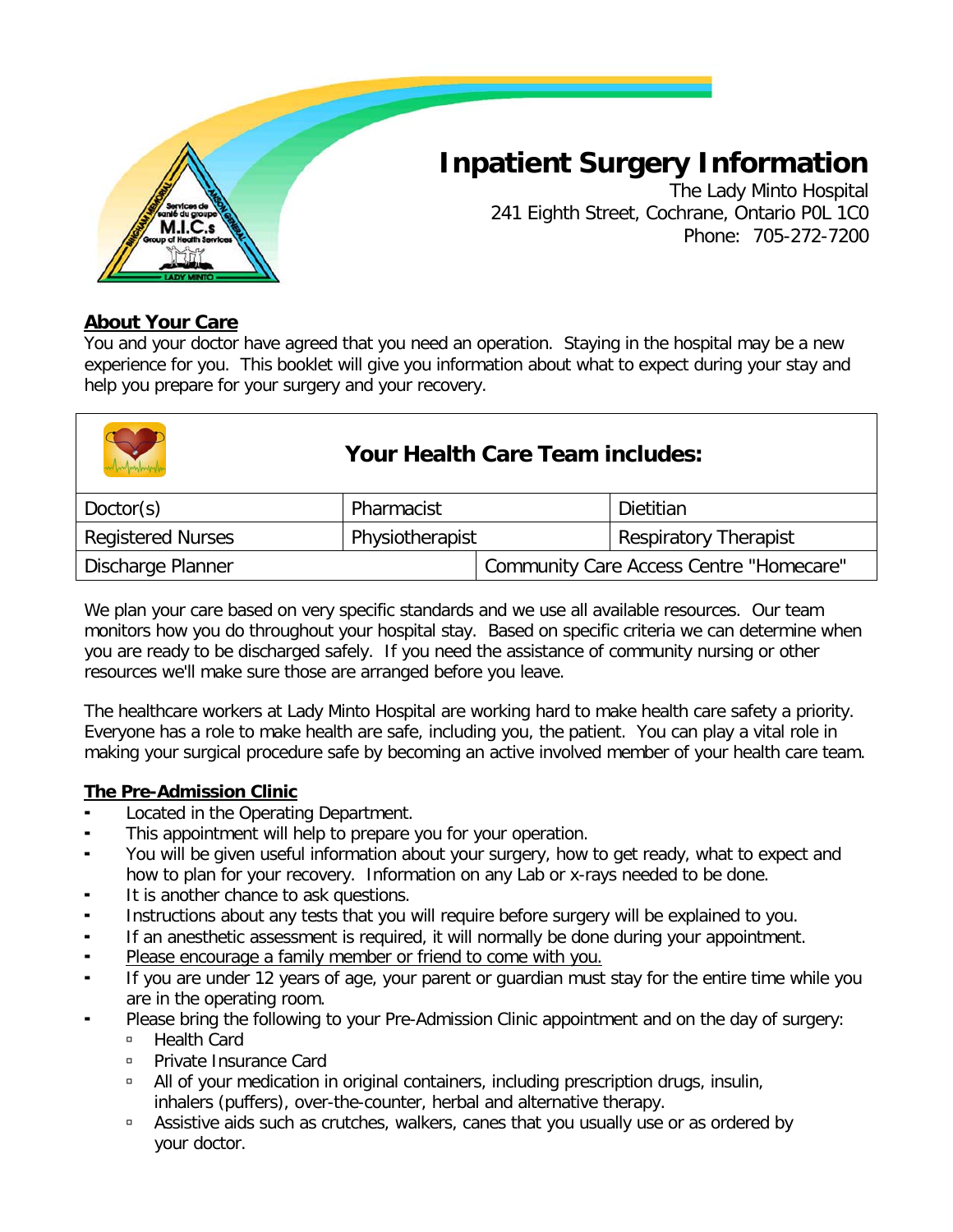| When you come to Hospital:                                                             |                                                       |  |  |
|----------------------------------------------------------------------------------------|-------------------------------------------------------|--|--|
| <b>You Must Bring</b>                                                                  | Do Not Bring                                          |  |  |
| To Pre-Admission Clinic appointment and on the                                         | Large sums of money<br>$\Box$                         |  |  |
| day of Surgery:                                                                        | Jewellery<br>$\Box$                                   |  |  |
| <b>Health Card</b><br>$\Box$                                                           | Credit cards<br>$\Box$                                |  |  |
| Private Insurance Card<br>α                                                            | Television or radio<br>$\Box$                         |  |  |
| Photo ID, if available<br>$\Box$                                                       | Fans<br>$\Box$                                        |  |  |
| All of your medication in original containers,<br>$\Box$                               | Cell phones<br>$\Box$                                 |  |  |
| including prescription drugs, insulin,                                                 | Perfume/aftershave<br>$\Box$                          |  |  |
| inhalers (puffers), over-the-counter, herbal                                           |                                                       |  |  |
| and alternative therapy.                                                               | The hospital is not responsible for the loss<br>Note: |  |  |
| Assistive or treatment aids such as crutches,<br>$\Box$                                | of personal items or valuables.                       |  |  |
| walkers, canes, CPAP, peak flowmeter, etc.                                             |                                                       |  |  |
| that you usually use or as ordered by your                                             |                                                       |  |  |
| doctor.                                                                                |                                                       |  |  |
|                                                                                        | We Suggest you bring:                                 |  |  |
| Comb and brush<br>$\Box$                                                               | Kleenex<br>$\Box$                                     |  |  |
| Toothbrush, toothpaste, mouthwash<br>$\Box$                                            | Sanitary napkins/tampons<br>α                         |  |  |
| Denture cup<br>α                                                                       | Housecoat<br>$\Box$                                   |  |  |
| Glasses<br>$\Box$                                                                      | Slippers (non-slip, flat soles)<br>$\Box$             |  |  |
| Contact lens cleaners and container<br>α                                               | Nightgown or pajamas<br>σ                             |  |  |
| Shampoo, personal lotion, soap<br>α                                                    | Undergarments<br>$\Box$                               |  |  |
| Razor (electric preferred) and shaving cream<br>$\Box$                                 |                                                       |  |  |
| You may bring a small amount of money for a TV                                         |                                                       |  |  |
| rental.                                                                                |                                                       |  |  |
| NOTE:                                                                                  |                                                       |  |  |
| We recommend that personal valuables and large sums of money he left at home<br>$\Box$ |                                                       |  |  |

We recommend that personal valuables and large sums of money be left at home.

**Example 2** Lockers are available.

The hospital cannot be responsible for loss or damage of personal items or money.

Since you will be admitted to the hospital on the morning of your surgery, you will need to do some of the preparation while still at home.

## **Bring this booklet to the hospital so you can refer to the information in it.**

| You may be required to have x-rays/tests done before surgery. Ask questions if<br>you think the imaging being done does not make sense to you (ie. having surgery<br>on right knee and having the left knee x-rayed).                                                         |
|-------------------------------------------------------------------------------------------------------------------------------------------------------------------------------------------------------------------------------------------------------------------------------|
| If you normally take medication prescribed by your doctor, you will be given<br>instruction for the morning of surgery, especially if you take heart, blood<br>pressure, insulin or blood thinning medication. If you have questions, please ask<br>your doctor or the nurse. |
| If your health changes or if you develop a cold, flu, fever or other illness anytime<br>before your operation, please call Lady Minto Hospital at 272-7200 and leave a<br>message as soon as possible.                                                                        |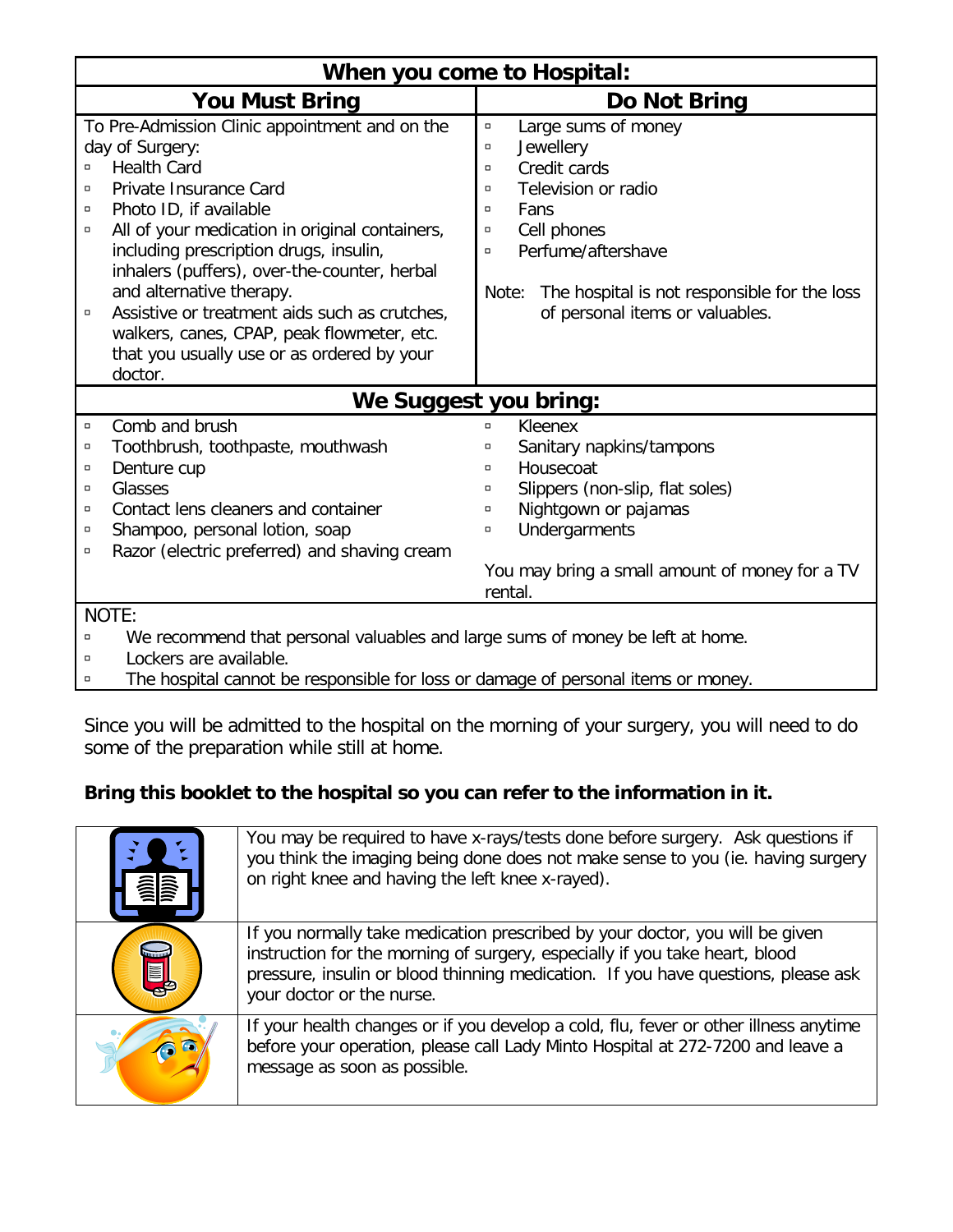| On the morning of your surgery                                                                                                                                                                                              |  |                                                                                                                                                                                                               |  |  |  |
|-----------------------------------------------------------------------------------------------------------------------------------------------------------------------------------------------------------------------------|--|---------------------------------------------------------------------------------------------------------------------------------------------------------------------------------------------------------------|--|--|--|
| <b>Night before Surgery:</b><br>Nothing to eat after midnight                                                                                                                                                               |  |                                                                                                                                                                                                               |  |  |  |
| <b>Medication</b><br>If instructed take your usual<br>medication, take with a sip of<br>water. You will be given specific<br>information about your<br>medications at the time of your<br>pre-admission clinic appointment. |  | <b>Hygiene</b><br>Bathe and wash your hair the<br>night before or the morning of<br>surgery.<br>• Wear clean, loose fitting<br>clothing.<br>Do not wear any makeup, nail<br>٠<br>polish or perfume.           |  |  |  |
| <b>Parking</b><br>Parking is available at the front of<br>the hospital.                                                                                                                                                     |  | <b>Visiting</b><br>Hours are from 11 am to 8:30<br>pm. Exceptions for special<br>circumstances are permitted. No<br>more than 2 visitors may visit at<br>a time. Children must be<br>accompanied by an adult. |  |  |  |
| <b>Televisions</b><br>Are available for rent. Inquire at<br>reception desk.                                                                                                                                                 |  | <b>Telephones</b><br>Are available in patient rooms.                                                                                                                                                          |  |  |  |
|                                                                                                                                                                                                                             |  | <b>No Smoking</b><br>Smoking is not permitted in the<br>hospital or on hospital property.                                                                                                                     |  |  |  |

# **Emergencies and other delays in the Operating Room (OR) may cause change in your OR time.**

| When you arrive from home to the Operating Department a nurse: |                                                                                               |                            |  |  |
|----------------------------------------------------------------|-----------------------------------------------------------------------------------------------|----------------------------|--|--|
| a                                                              | will give you an ID bracelet. Check that the information on your bracelet is correct. DO NOT  |                            |  |  |
|                                                                | REMOVE.                                                                                       |                            |  |  |
| b                                                              | will review your chart.                                                                       |                            |  |  |
| $\mathsf{C}$                                                   | will review with you the consent you signed for your surgery/procedure.                       |                            |  |  |
|                                                                | If you have not signed your consent, you will be asked to sign an informed consent which      |                            |  |  |
|                                                                | confirms you and your doctor have discussed the surgery including what each other expects and |                            |  |  |
|                                                                | risks associated with the surgery.                                                            |                            |  |  |
| d                                                              | will take your blood pressure, temperature and pulse.                                         |                            |  |  |
| e                                                              | will ask you to:                                                                              | <u>You may keep:</u>       |  |  |
|                                                                | remove glasses or contact lenses<br>◉                                                         | dentures<br>◉              |  |  |
|                                                                | remove hairpins, barrettes, etc.<br>◉                                                         | medic alert bracelets<br>◉ |  |  |
|                                                                | remove all personal clothing<br>◉                                                             |                            |  |  |
|                                                                | put on hospital gown<br>◉                                                                     |                            |  |  |
|                                                                | may start an intravenous in your arm before surgery.                                          |                            |  |  |
|                                                                | May give you medication that you need before your operation.                                  |                            |  |  |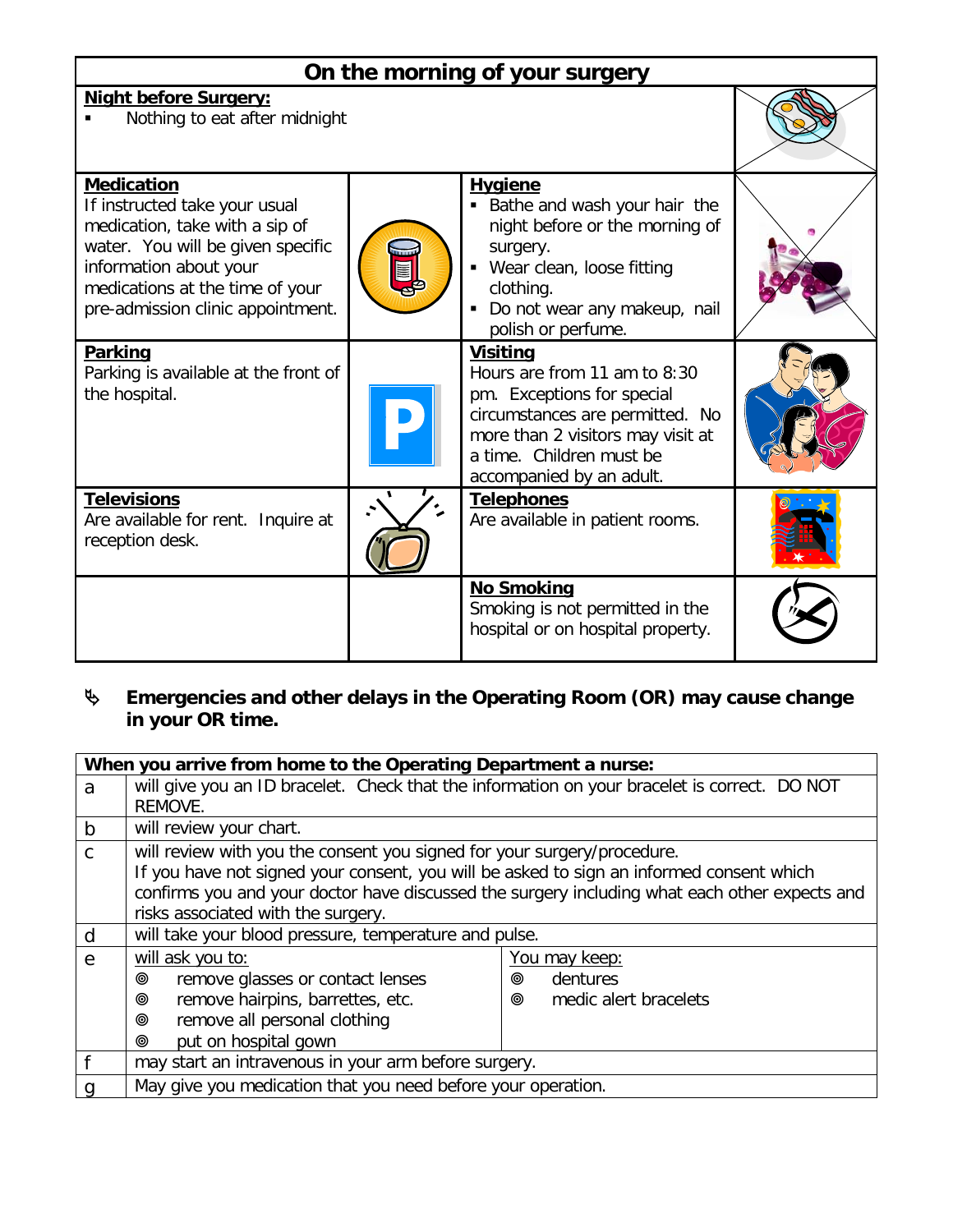# **To improve safety…**

- $\checkmark$  The staff responsible for your care will confirm:
	- Who you are
	- What kind of surgery you are having
	- □ The expected part of your body on which surgery is to be performed
	- □ What you tell them against the documents provided by your doctor's office, including x-rays.
		- **EXECU** You will be asked these questions many times.<br>► You may find this irritating, but this is being do
		- **You may find this irritating, but this is being done for your safety.**
- $\checkmark$  Depending on the type of surgery you are having, the doctor who will perform your surgery will mark the correct location on your body where the procedure is being performed. This is called site marking and is an important step in ensuring your safety and preventing errors, especially if you are having surgery on one of your arms, legs, hands, fingers eyes ears, etc. The mark or symbol may be made with a skin marking pen or a sticker may be applied to your skin.
- $\checkmark$  If at all possible, the mark will be made before you are given any medicine to make you sleepy. If you will need to be sedated before the mark can be made, a family member or friend may be asked to oversee the marking of the correct site. If no one is available, another member of the healthcare team will make sure that the correct site is marked.
- $\checkmark$  ONLY the location where the procedure is to be performed is marked. It can be confusing if other sites are marked.
- $\checkmark$  When it is time for your surgery, you will be transported to the Operating Room accompanied by a staff member of the surgical program. In the operating room, the nurses will explain the things they are doing, as they prepare you for surgery.
- $\checkmark$  The surgical team will take a "time out" just before beginning your surgery. During the "time out", the members of the health care team assure themselves that they are performing the correct procedure at the correct site and on the correct person.

# **After Surgery**

## **Recovery Area**

- You will awaken in the Post-anesthetic Care Unit, where nurses will watch your blood pressure, pulse and breathing. They will also check the dressing (bandage) over your incision.
- $\triangleright$  Your doctor or nurse will ask you about any pain you may have and rate your pain. The health care team will be assessing your pain and providing suitable relief through medicines and other methods.
- $\triangleright$  As soon as your condition is stable, you will be taken by stretcher to the room where you will stay during the rest of your hospitalization. Your family can visit you once you are in your bed, and the nurses have checked your condition.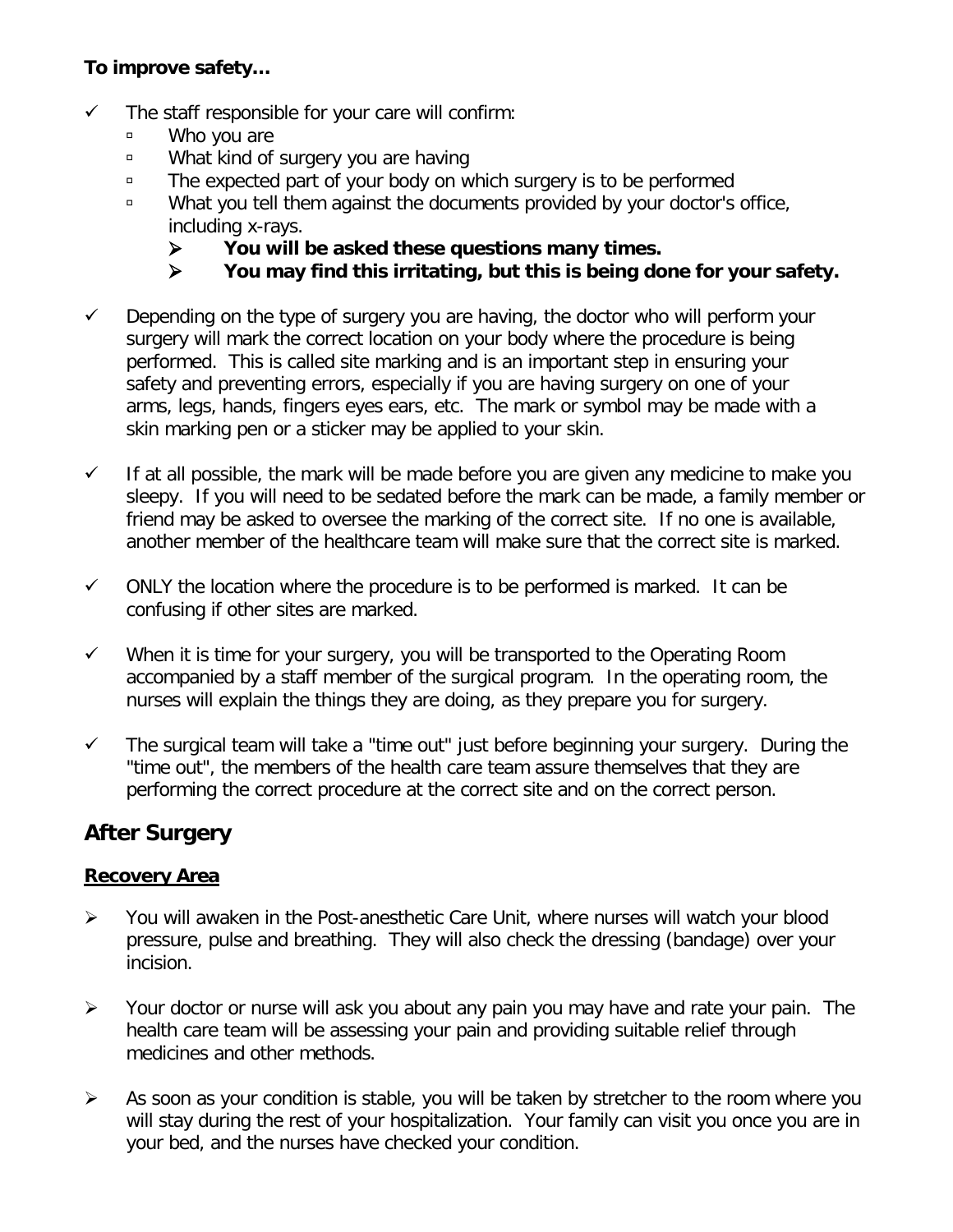#### **Nursing Unit (Surgical Ward)**

- $\triangleright$  Get moving as soon as possible. Usually within the first 24 hours, you will get up with help. Moving early helps prevent potential complications after surgery.
- $\triangleright$  The staff will ask you to do your breathing exercises frequently. Please practice them before surgery.
- $\triangleright$  Relax and rest between meals, visits and other activities.
- $\triangleright$  Visitors are nice, but can be very tiring. You may want to encourage them to visit you once you return home, instead of at the hospital.
- $\triangleright$  Whenever you are asked to take a medicine, especially a new one, ask what it is for and its side effects. This will help ensure that you are receiving the correct medicine. If you have any questions or concerns about any medicine, you should raise these with your doctor or nurse.
- $\triangleright$  As your condition permits, you may be encouraged to walk at least four times a day. Check with staff before walking.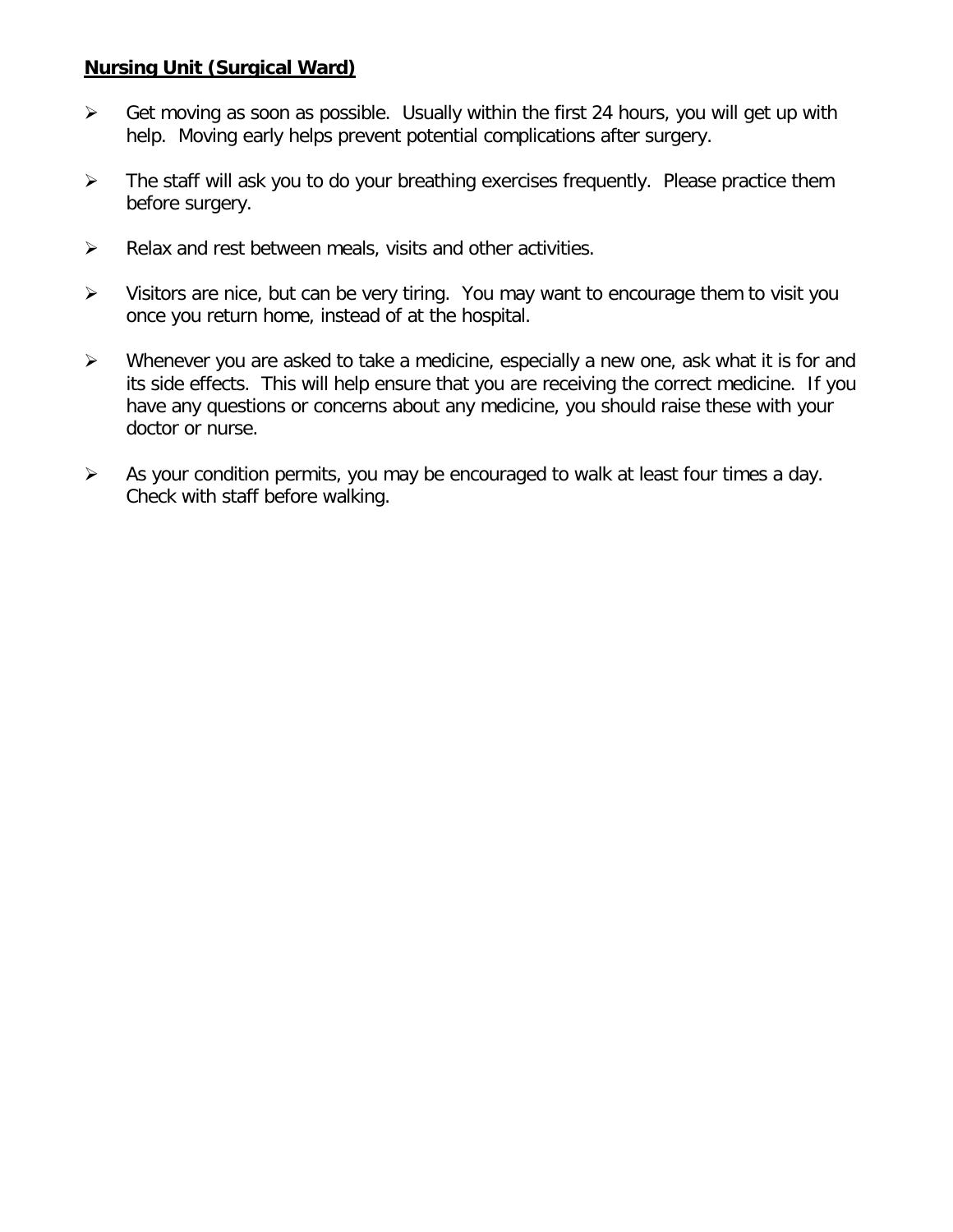# **Exercises**

| <b>Exercises for your lungs: Deep breathing</b><br>Deep breathing helps expand your lungs more fully and should be done 10                    |  |
|-----------------------------------------------------------------------------------------------------------------------------------------------|--|
| times every $\frac{1}{2}$ - 1 hour while awake until you are allowed out of bed and are<br>more active.                                       |  |
| Place hands on your stomach, between the lower ribs.<br>a)                                                                                    |  |
| Breathe in deeply through your nose, allowing your tummy to swell up<br>b)<br>under your hands.                                               |  |
| Hold this breath for several seconds.<br>C)                                                                                                   |  |
| Breathe out through your mouth as if gently blowing out a candle.<br>d)<br>Breathe out completely.                                            |  |
| <b>Spirometer</b>                                                                                                                             |  |
| Your doctor may want to use a device to help you take bigger, deeper                                                                          |  |
| breaths. It is called an incentive spirometer.                                                                                                |  |
| To use this:                                                                                                                                  |  |
| Seal your lips around the mouthpiece.<br>a)                                                                                                   |  |
| Breathe out completely, then breathe in sharply but slowly attempting<br>b)                                                                   |  |
| raise the balls to the tops of the tubes. Breathe out.<br>to<br>Repeat 10 times, resting after each time. Do this every $1/2$ - 1 hour.<br>c) |  |
|                                                                                                                                               |  |
| If you have respiratory illness such as asthma or emphysema, you<br>Note:                                                                     |  |
| will be given specific instructions about your breathing exercises.                                                                           |  |
|                                                                                                                                               |  |
| <b>Coughing</b>                                                                                                                               |  |
| Coughing helps remove excess mucous from your lungs. If you feel the<br>need to cough, do not hold it back. When coughing:                    |  |
| Bend knees, feet flat on bed if possible.<br>a)                                                                                               |  |
| Support/splint your incision with your hands or pillow (does not apply<br>b)                                                                  |  |
| to orthopedic patients). Press gently above and below the incision                                                                            |  |
| while coughing or deep breathing.                                                                                                             |  |
| Leg exercises:                                                                                                                                |  |
| It is good for you to move around after surgery. While you are still in bed do<br>the following exercises 10 times every hour.                |  |
| Legs straight, wiggle toes and bend feet up and down.<br>a)                                                                                   |  |
| Circle toes to the right then the left.<br>b)                                                                                                 |  |
| Don't be afraid to move your arms and legs and turn about in bed, so<br>c)                                                                    |  |
| you don't get stiff or sore.                                                                                                                  |  |
| <u>Sitting up:</u>                                                                                                                            |  |
| When getting out of bed, it will be most comfortable for you to:                                                                              |  |
| Bend your knees and turn yourself to one side.<br>a)<br>Lower your legs over the edge of the bed as you push yourself up<br>b)                |  |
| sideways with your arms.                                                                                                                      |  |
| A nurse will assist you with this the first time you get up after your                                                                        |  |
| operation, and until you can do it yourself.                                                                                                  |  |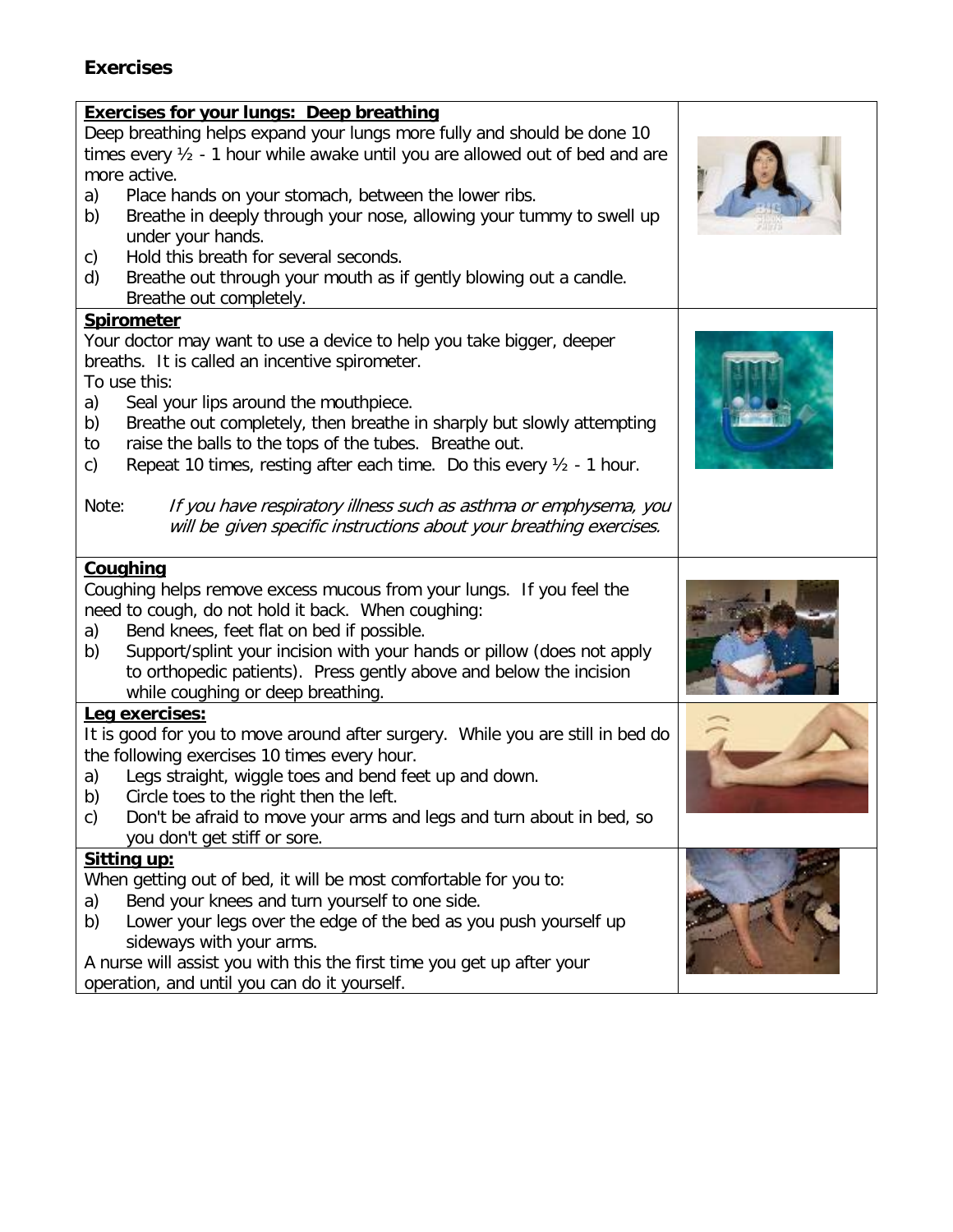# **Anesthesia – General, Regional or Local**

The type of anesthetic chosen for you will depend on the type of operation and your health. There are three types of anesthesia which are explained below.

#### **General Anesthesia**

May seem like being asleep but it's very different.

- $\triangleright$  During general anesthesia, your anesthesiologist keeps you in a state of carefully controlled unconsciousness, with a mixture of very strong medicines, so that the operation is painless.
- $\triangleright$  General anesthetic usually involves medicines being injected into your vein to make you unconscious, followed by a mixture of narcotics and anesthetic gases to keep you unconscious. A medicine to keep your muscles relaxed may be given to help the surgeon. Oxygen is administered at all times, at first with a mask over the face and then through a breathing tube inserted through the mouth into the airway, after you are unconscious.
- $\triangleright$  When you are conscious and able to breathe without help, the tube is removed.

#### **Regional Anesthesia**

- $\triangleright$  Local anesthetic (freezing) is injected through a needle which the anesthesiologist places close to the nerve or nerves supplying the part of the body involved in the operation, so the area is numbed and there is little discomfort. The freezing is short-lived.
- $\triangleright$  The most common type of regional anesthesia is spinal anesthesia, which can be used to freeze the abdomen and legs, but also can be used for other parts of the body such as an arm.
- $\triangleright$  You may remain fully awake if you wish but usually your anesthesiologist will give medication to make you relaxed and drowsy.
- $\triangleright$  Freezing medication can last for different lengths of times depending on the effects of the different local anesthetics.
- $\triangleright$  At the end of your operation you are moved to the recovery room awake, relaxed and pain free.

#### **Local Anesthesia**

- $\triangleright$  Is the temporary numbing of a small area by injecting local anesthetic (freezing) into the skin and underlying tissue so the procedure can be done painlessly.
- $\triangleright$  This may be combined with intravenous sedation.

Adapted from the Canadian Anesthesiologists' Society Public Information [http://www/cas.ca/public/anestheisd\\_and\\_you?default.asp?load=anesthesia](http://www/cas.ca/public/anestheisd_and_you?default.asp?load=anesthesia) (11/19/2004)

#### **Managing your pain after surgery**

Our goal is to make your stay in hospital as comfortable as possible. In order to achieve this goal your health care team will work closely with you to decide the best way to manage your pain to make you as comfortable as possible.

Pain management is important to your recovery. When you feel less pain you will be able to begin activities which are important to your recovery such as deep breathing and coughing, moving in bed, sitting in a chair and walking.

There are many different medicines which may be used to manage pain such as liquids or pills, suppositories, injections in your skin or certain muscles, intravenous medication or regional blocks (medicine used to temporarily freeze major nerves).

Your doctor(s) will discuss this with you and more information given to you at your pre-admission clinic appointment or when you arrive at the hospital.